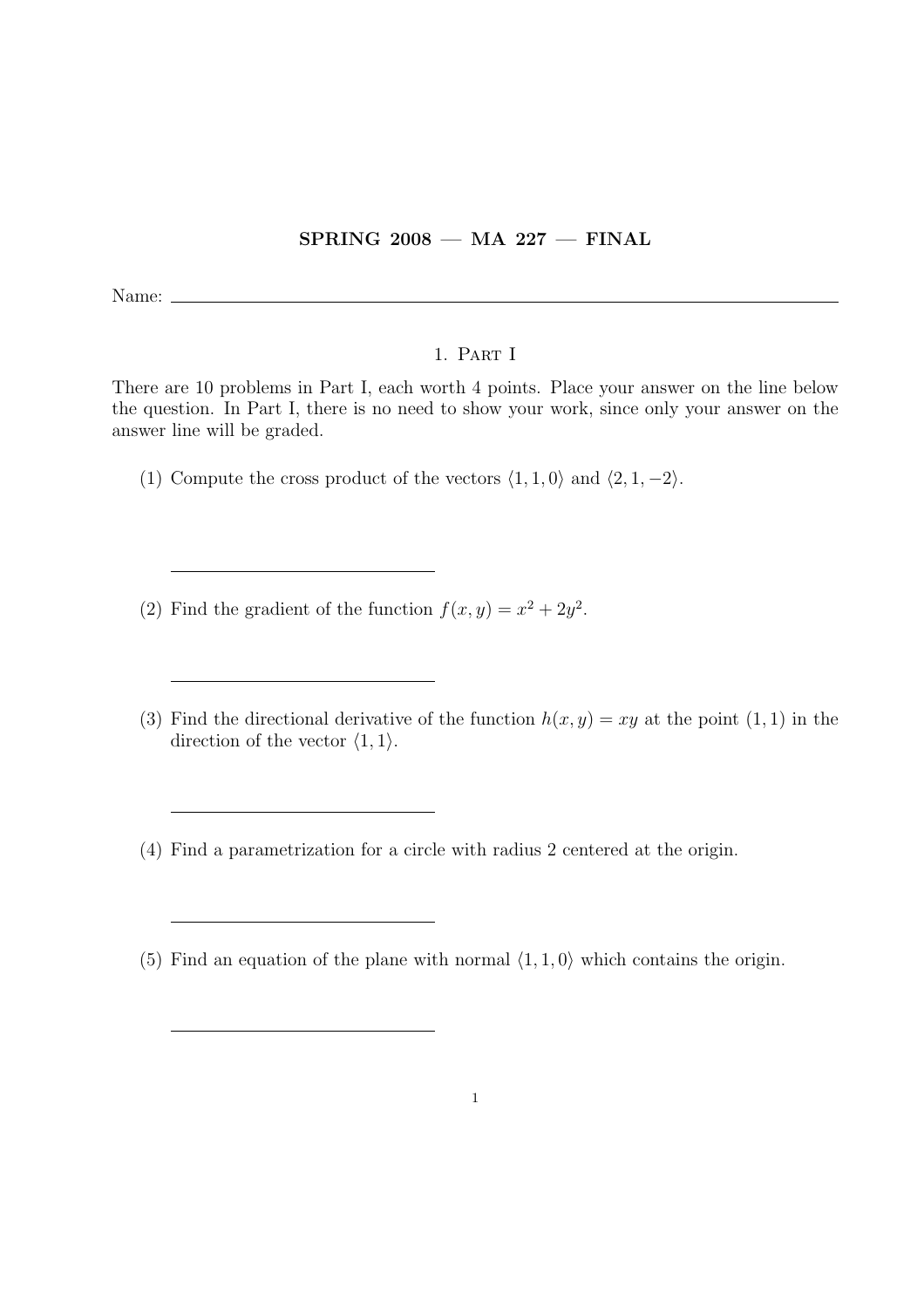${\rm SPRING\ 2008\,} -{\rm MA\ 227\,} -{\rm FINAL}$ 

- (6) Find the linearization  $L(x, y)$  of  $f(x, y) = xe^y$  at the point  $(1, 0)$ .
- (7) Evaluate  $\iint_D 2dA$  where D is the unit disc with radius 1.
- (8) Find a function f such that  $\nabla f = \langle 2y^{3/2}, 3xy^{1/2} \rangle$ .
- (9) Evaluate the line integral  $\int_C 2ds$  when C is the straight line from  $(0, 0)$  to  $(0, 1)$ .
- (10) Compute curl **F** when  $\mathbf{F}(x, y, z) = \langle xy, \cos(xy), 0 \rangle$ .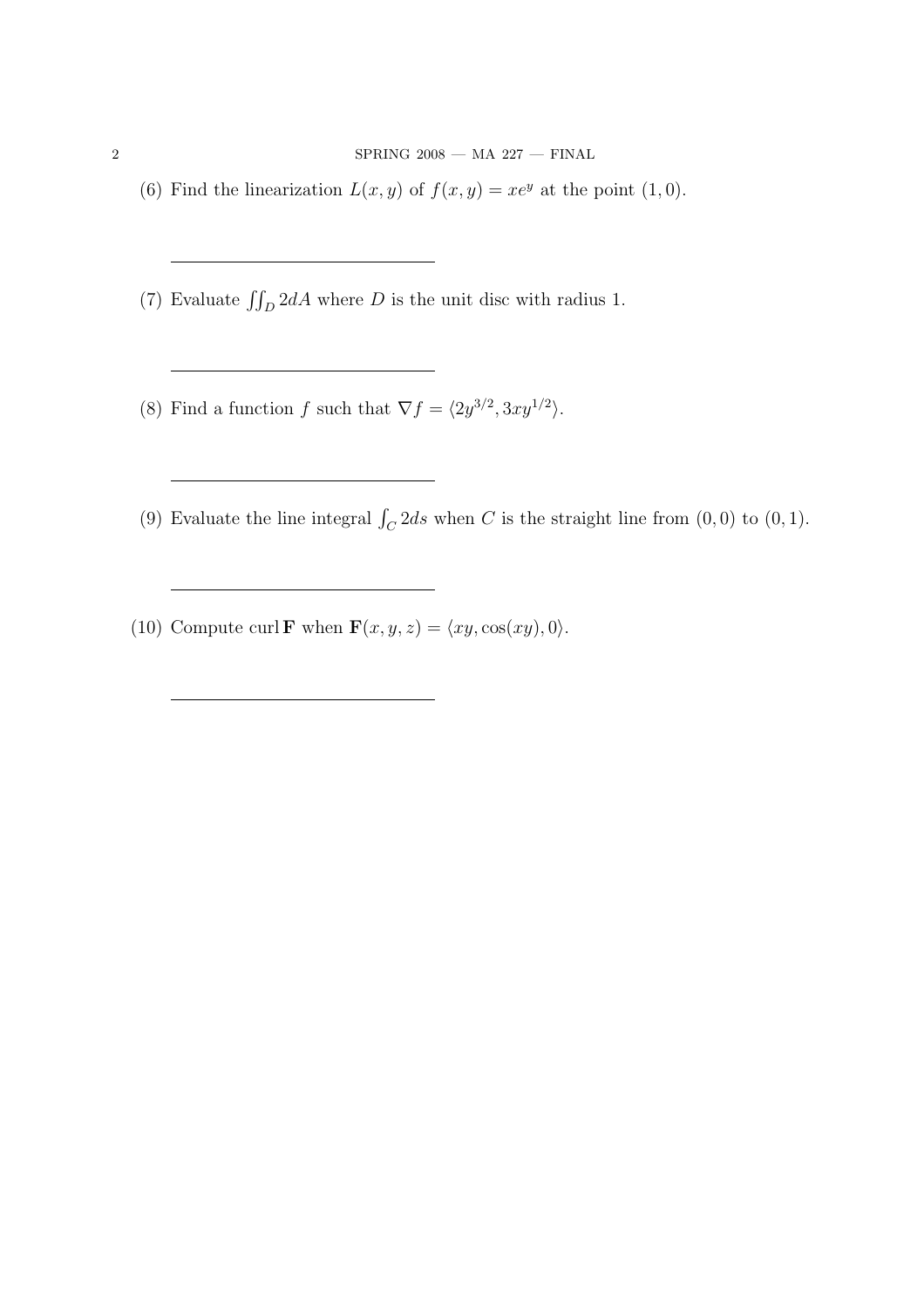## 2. Part II

There are 6 problems in Part II, each worth 10 points. On Part II problems show all your work! Your work, as well as the answer, will be graded. Your solution must include enough detail to justify any conclusions you reach in answering the question.

- (1) A ball is thrown horizontally (angle  $\alpha = 0$ ) from a tower of height 5m with initial speed of  $1m/s$ .
	- (a) Find the vector equation for acceleration, velocity, and position.
	- (b) How far away from the tower does the ball touch the ground?

Use  $g = 10m/s^2$ .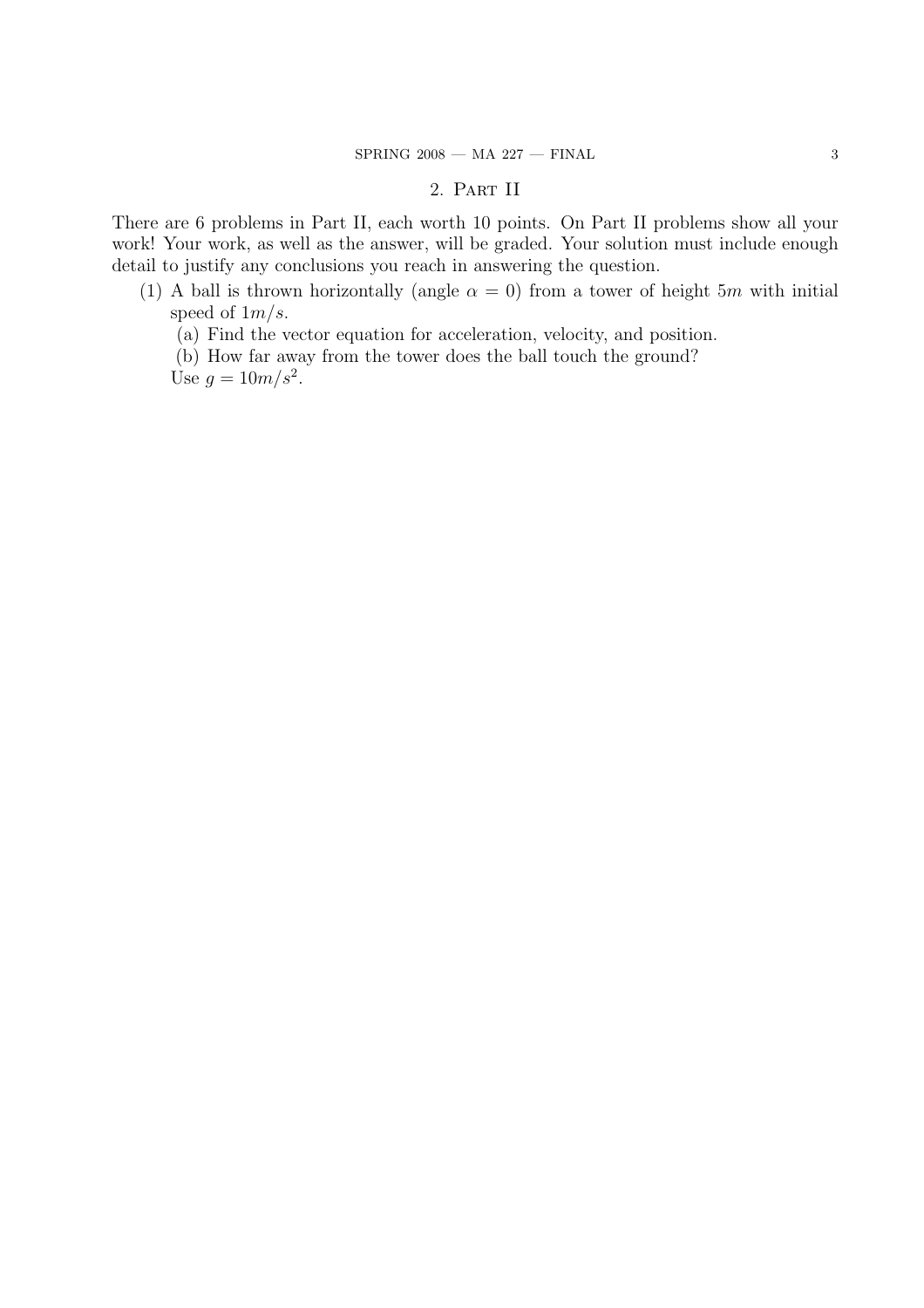(2) Find the length of the arc of the circular helix with vector equation  $r(t) = \langle \cos t, \sin t, t \rangle$ from the point  $(1, 0, 0)$  to the point  $(1, 0, 2\pi)$ .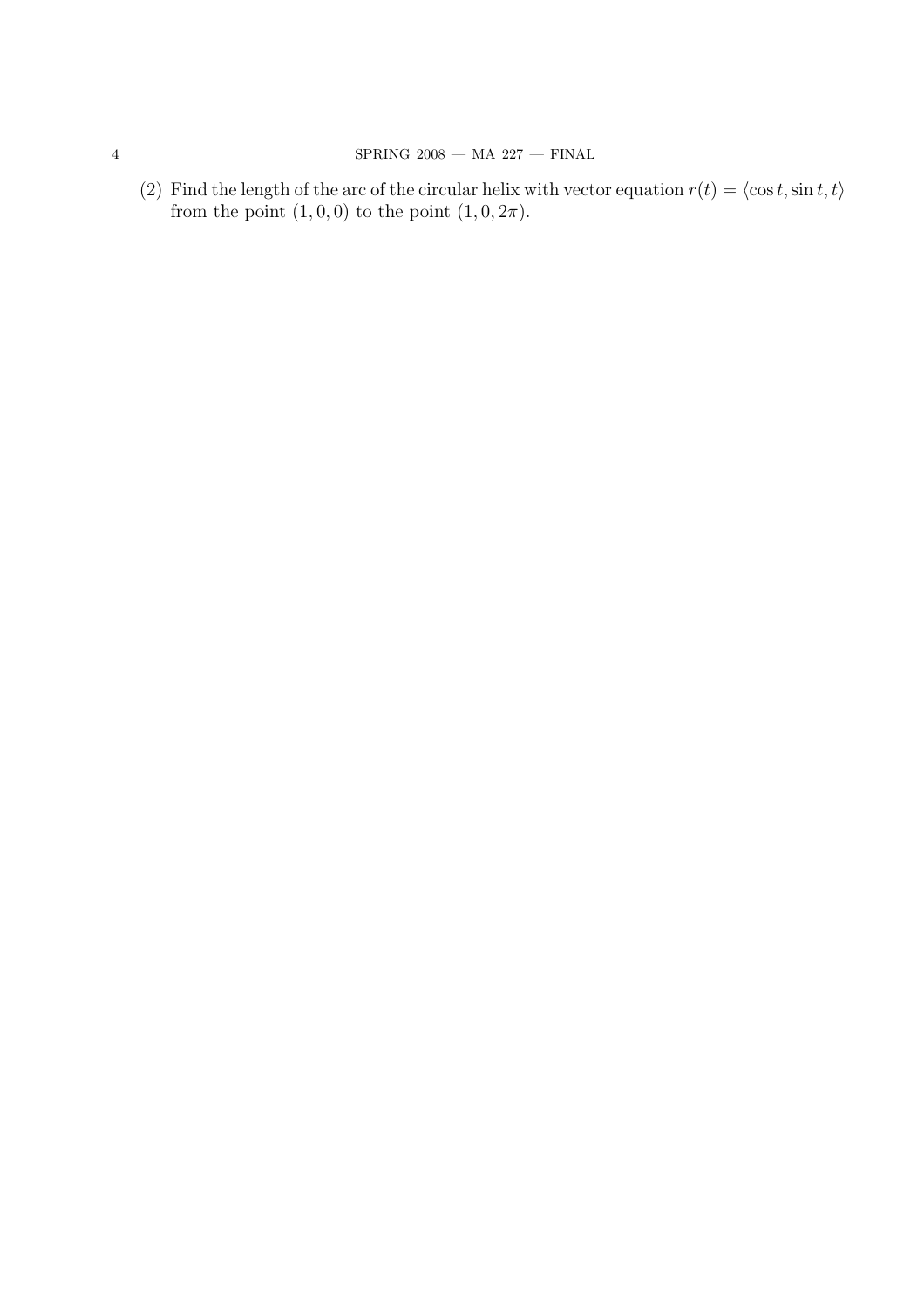(3) Use Lagrange multipliers to find the maximum and minimum values of the function  $f(x,y) = x + 2y$  subject to the constraint  $x^2 + 4y^2 = 2$ .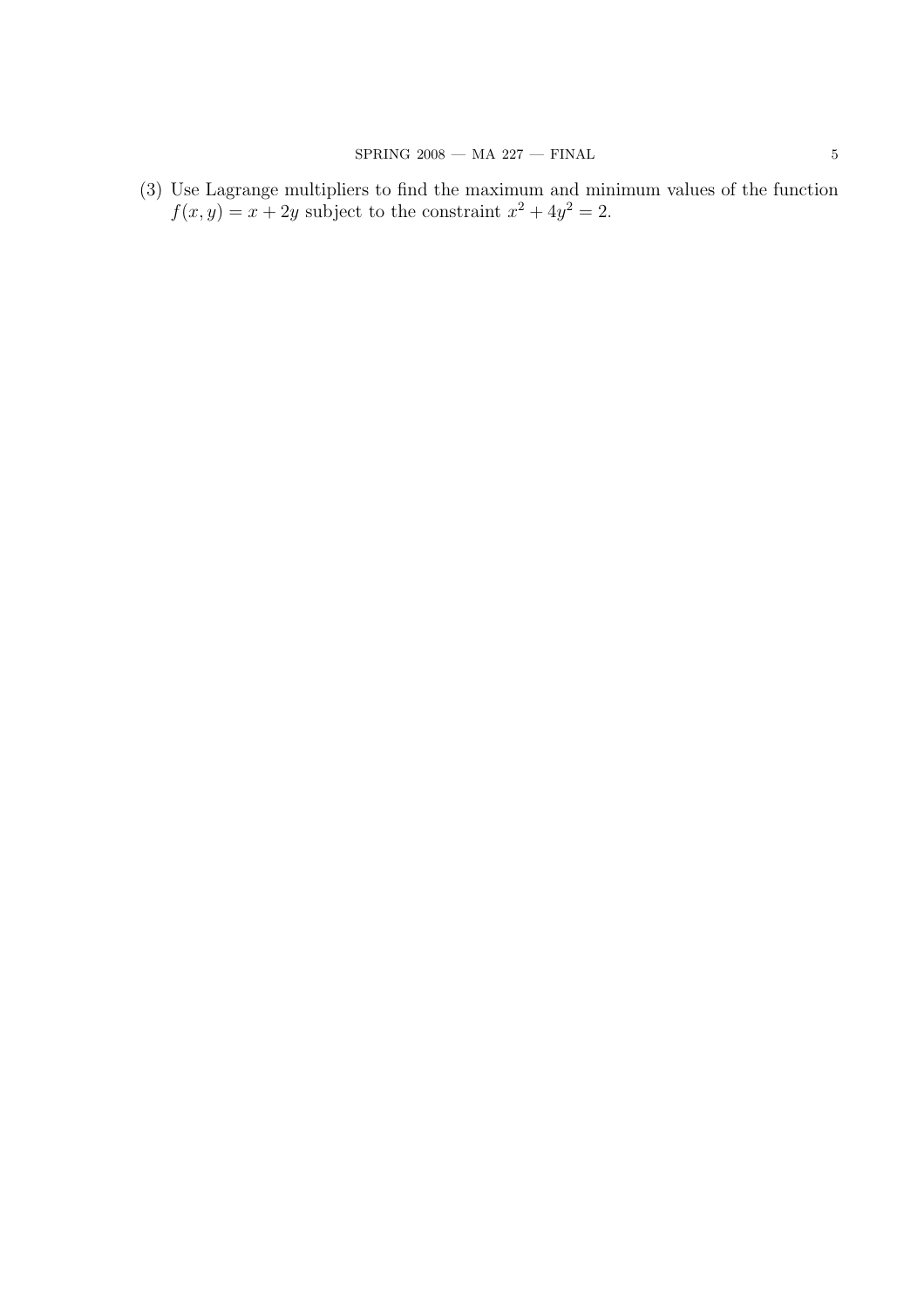(4) Let C be the curve consisting of the sides of the triangle with vertices  $(0, 0)$ ,  $(0, 1)$ , Let C be the curve consisting of the sides of the triangle with vertices  $(0, 0)$ ,  $(0, 1)$ , and  $(0, 1)$ . Evaluate  $\int_C (xydx + x^2dy)$  by using Green's Theorem as well as by direct integration.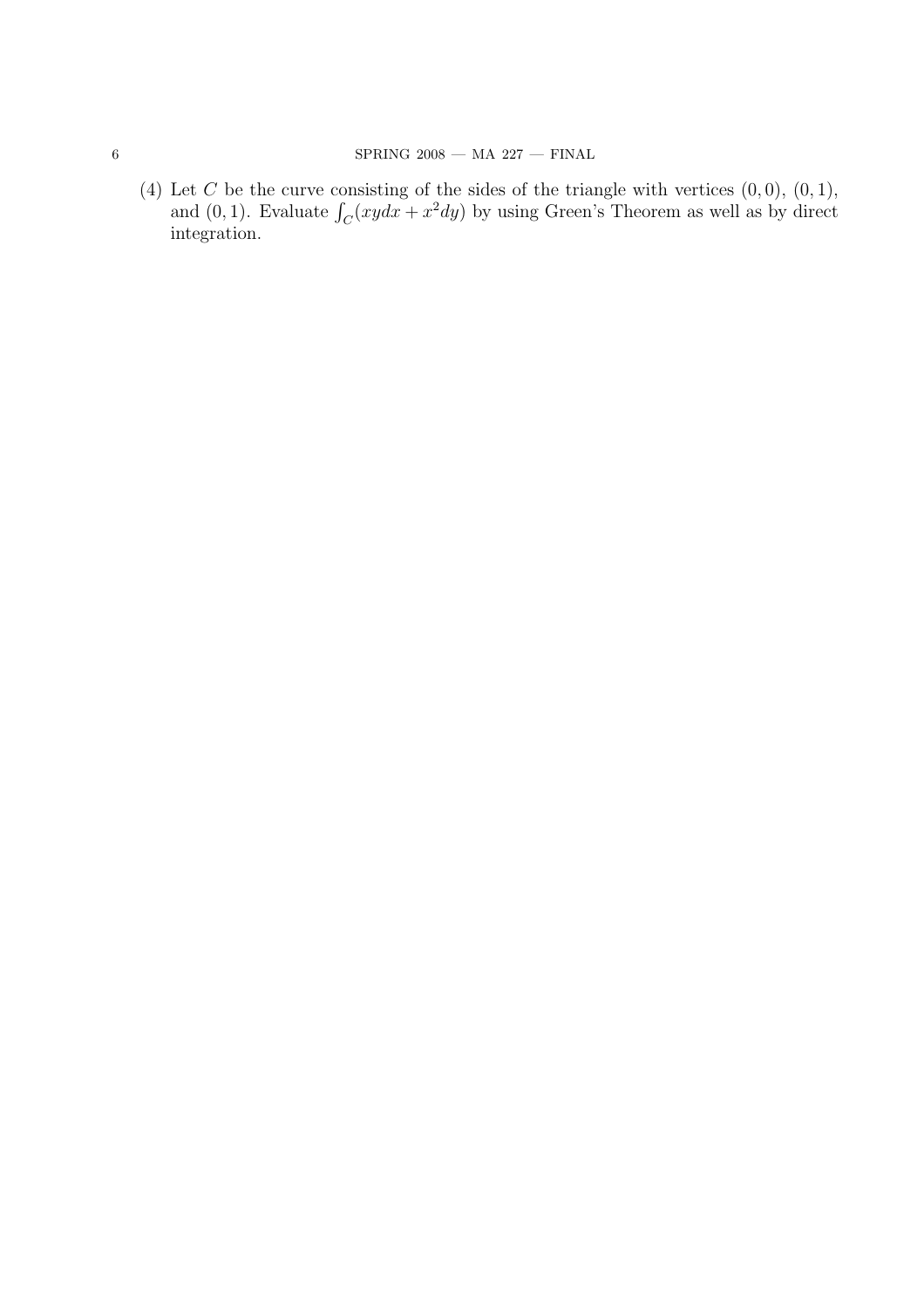(5) A surface S is given parametrically by  $\mathbf{r}(u, v) = \langle u+v, u-v, 1-u \rangle$  where  $u^2+v^2 \leq 1$ and  $v \geq 0$ . Evaluate the area of the surface S.